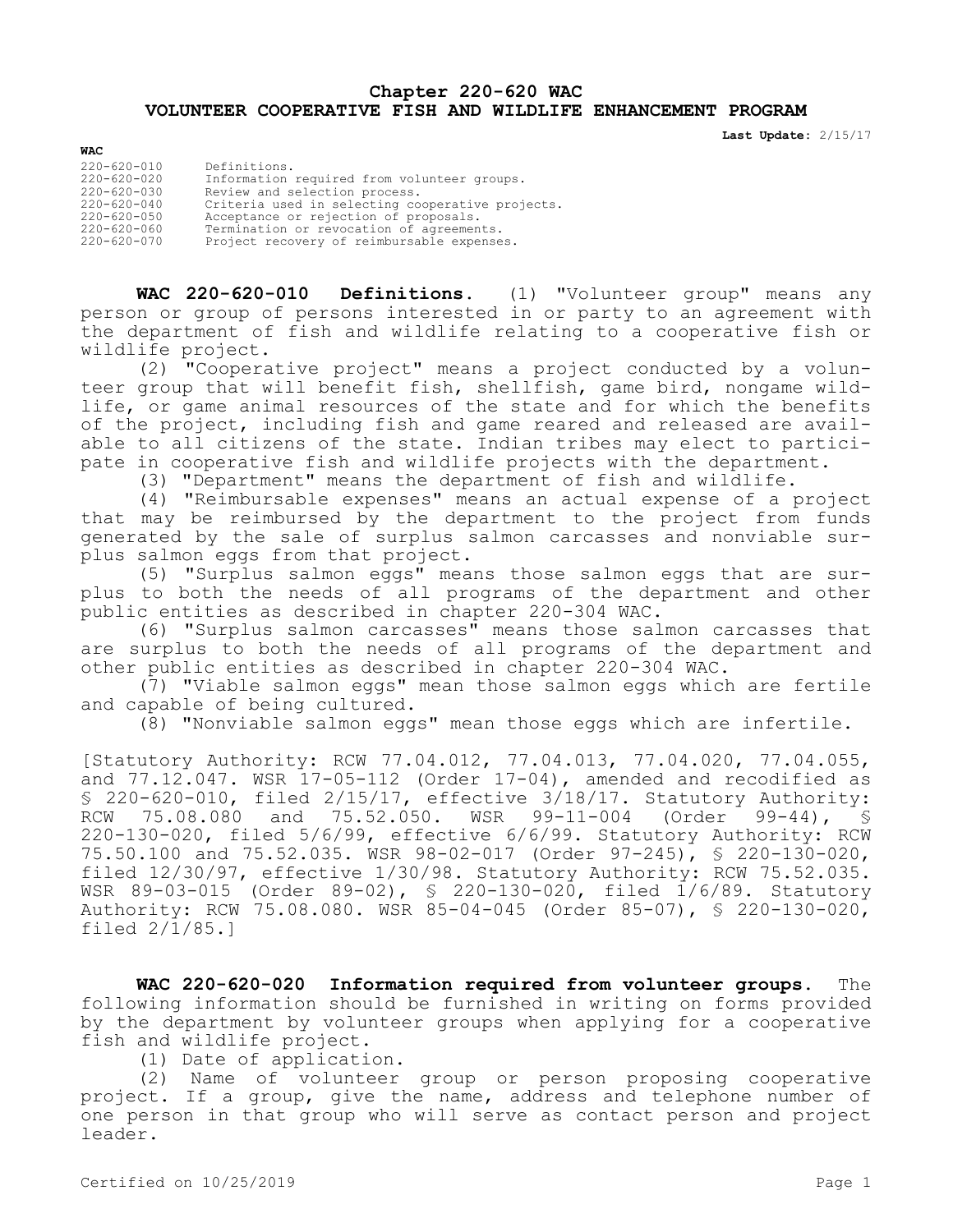(3) Location and physical size of project, including a project area map, which clearly indicates the project site(s) including county, street address (if applicable), property ownership, township, range, section and acreage.

(4) Description of the proposed project, including title, project objectives (how the project will benefit the fish and wildlife resources), methods of achieving objectives, criteria for measuring objectives and a description of how the project will be monitored and maintained.

(5) Estimated beginning and ending date of project.

(6) A project budget which identifies by line item the amount of funding requested to purchase goods and services, contracted services, travel, per diem, private vehicle mileage reimbursement, equipment, a list of other funds which may be available to support the project (including the amount and source of outside funding) and any in-kind contributions.

(7) An estimate of the amount of technical assistance required from the department including the names and titles of department personnel who may be needed.

(8) An estimate of the volunteer time, expressed in staff hours, which the project will require.

(9) If the project is to plant or rear fish or wildlife, the following additional information should be developed, unless exempted by the department:

(a) Species to be produced.

(b) Number of eggs, larvae, juveniles, adult fish, shellfish or wildlife proposed to be incubated, reared or released, by species, as well as the timing of all phases of this activity.

(c) Proposed source of eggs, broodstock or juveniles.

- (d) Method and type of culturing proposed.
- (e) Date of release.
- (f) Size at release.
- (g) Release location(s).

(h) Statement about the volunteer groups' knowledge of culture and pathology of the species proposed to be produced.

(i) Availability of professional and technical expertise; i.e., local veterinarian, hatchery nearby, local fish or habitat biologist, etc.

(10) A list of permits or agreements (other than those needed to rear and release fish and wildlife) needed to accomplish the proposed project; i.e., cooperative landowner agreements, water rights, building permits, hydraulic project approval (HPA), shorelines permits, zoning variance, JARPA, Corps of Engineers, etc.

[Statutory Authority: RCW 77.04.012, 77.04.013, 77.04.020, 77.04.055, and 77.12.047. WSR 17-05-112 (Order 17-04), recodified as § 220-620-020, filed 2/15/17, effective 3/18/17. Statutory Authority:<br>RCW 75.08.080 and 75.52.050. WSR 99-11-004 (Order 99-44), \$ RCW 75.08.080 and 75.52.050. WSR 99-11-004 (Order 99-44), S 220-130-030, filed 5/6/99, effective 6/6/99. Statutory Authority: RCW 75.08.080. WSR 85-04-045 (Order 85-07), § 220-130-030, filed 2/1/85.]

**WAC 220-620-030 Review and selection process.** (1) The application method is on application forms provided by the department specifically for this purpose. Application forms will be available by request from the Olympia headquarters and at all regional offices of the department.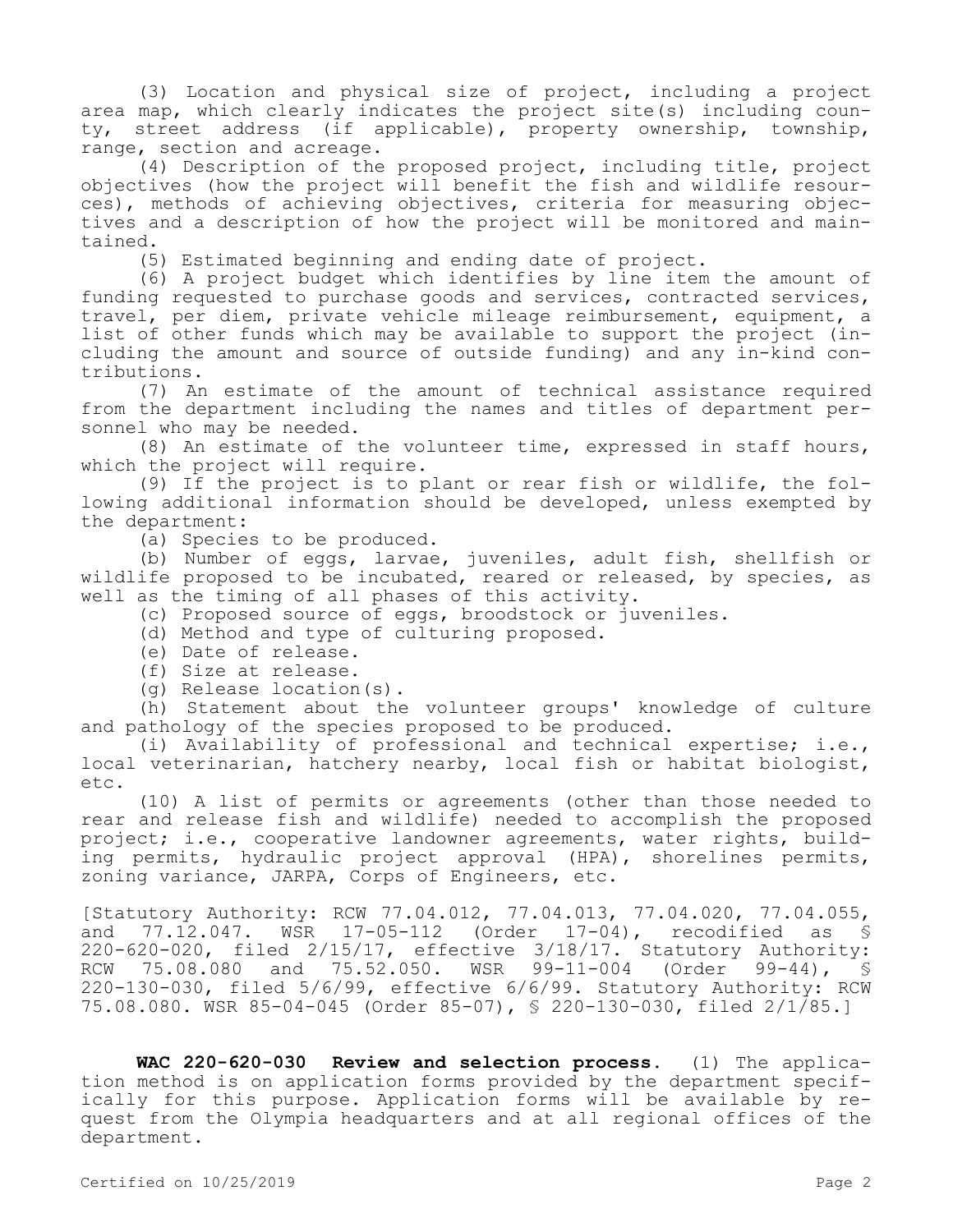(2) Applications for projects will be accepted at least once per biennium during the open application period of December 1 through February 28.

(a) Applications accepted prior to the start of a biennium may be for project funding for one or both years of the ensuing biennium.

(b) If applications are accepted after the start of the biennium, they will be for project funding in the second year of a biennium.

(3) The funding decision deadline is May 31 of the year of application.

(4) Exceptions to the funding deadline dates will only be allowed in the event of applications for volunteer projects which are responsive to an emergency situation which may arise and which has been declared to be an emergency by the director.

(5) The department will send each applicant, within forty-five days of receipt of each application, a written acknowledgment of the receipt of the application and give the applicant an estimated date when notification of acceptance or rejection of the proposal can be expected. The written acknowledgment will also provide the department's selection criteria and a general description of the review and selection process. Final decisions and notification of acceptance or rejection of proposals where funding is requested will be made only after the biennial budget is passed by the legislature and signed by the governor.

(6) The department will determine when a proposed project might affect the management programs of federal, other state, and local agencies and of treaty tribes and will make contact with these entities, when the department determines that it is appropriate to do so, during the review and selection process. If the department determines that ongoing coordination between a volunteer group and another agency or tribe would be appropriate, it may be required as a condition of the agreement, when issued.

(7) The department may provide suggested modifications to the proposal which would increase its likelihood of approval together with the name and telephone number of the person within the department responsible for monitoring the review of the proposal.

[Statutory Authority: RCW 77.04.012, 77.04.013, 77.04.020, 77.04.055,<br>and 77.12.047. WSR 17-05-112 (Order 17-04), recodified as § and 77.12.047. WSR 17-05-112 (Order 17-04), recodified as § 220-620-030, filed 2/15/17, effective 3/18/17. Statutory Authority: RCW 77.04.012, 77.12.047, 77.100.050, and 77.100.080. WSR 15-03-092 (Order 15-11), § 220-130-040, filed 1/21/15, effective 2/21/15. Statutory Authority: RCW 77.12.047. WSR 07-22-097 (Order 07-274), § 220-130-040, filed 11/6/07, effective 12/7/07; WSR 04-01-055 (Order 03-306), § 220-130-040, filed 12/11/03, effective 1/11/04. Statutory Authority: RCW 75.08.080. WSR 00-02-048 (Order 99-235), § 220-130-040, filed 12/30/99, effective 1/30/00. Statutory Authority: RCW 75.08.080 and 75.52.050. WSR 99-11-004 (Order 99-44), § 220-130-040, filed 5/6/99, effective 6/6/99. Statutory Authority: RCW 75.08.080. WSR 85-04-045 (Order 85-07), § 220-130-040, filed 2/1/85.]

**WAC 220-620-040 Criteria used in selecting cooperative projects.**  The following criteria will be considered by the department in ranking project proposals for funding. These criteria are not rigid but are intended to guide the department in selecting projects that are feasible, cost-effective and complementary with other department programs.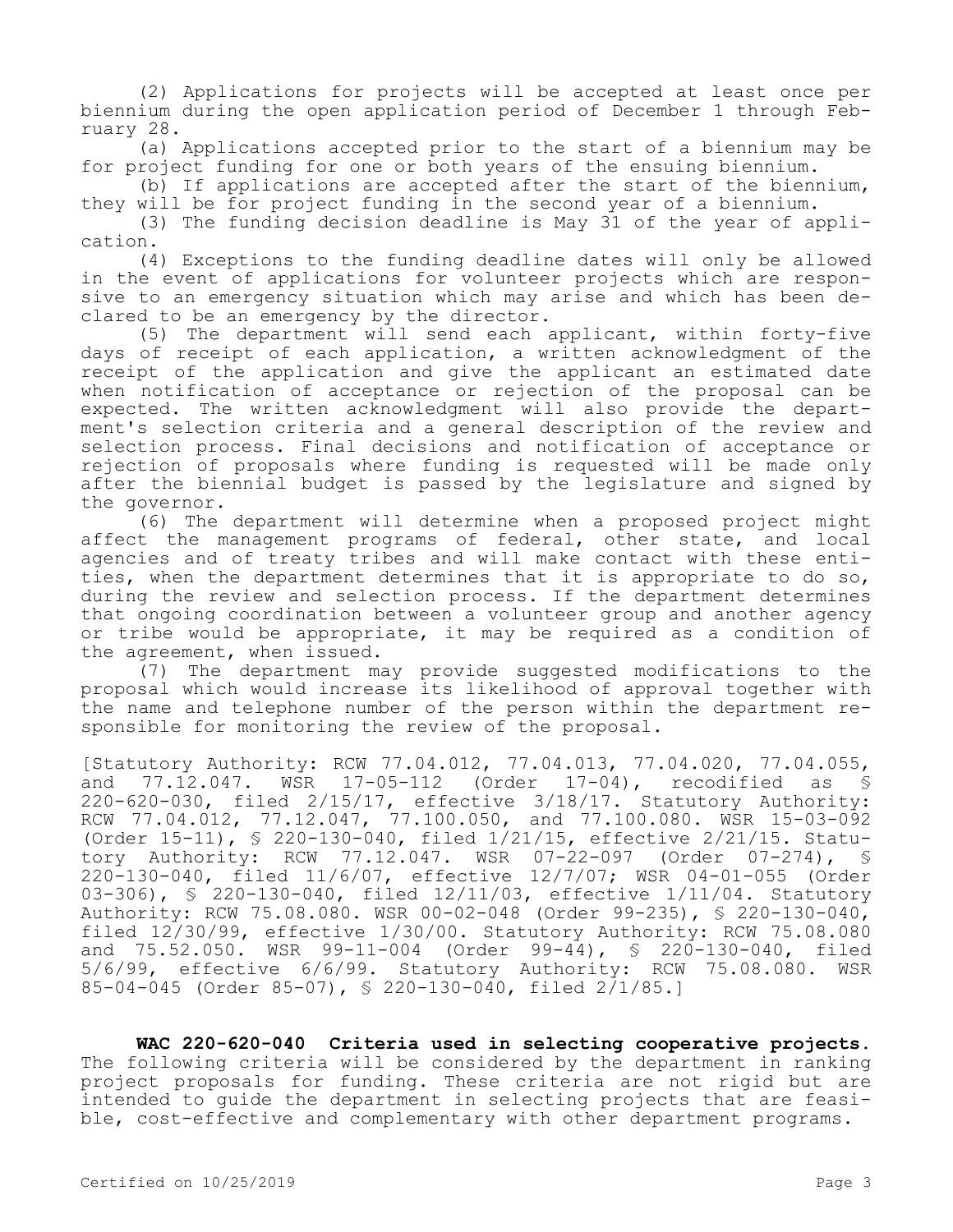(1) Fish and wildlife commission policies will be used, along with other criteria, to rank proposals. Applicants may wish to compare the objectives of their proposals with the most recent statement of goals, policies and objectives of the fish and wildlife commission to determine whether they are consistent or in conflict.

(2) Program goals, objectives and priorities. Projects will be ranked according to their adherence to program goals, objectives and priorities as outlined in department plans. Applicants may wish to call the operating division(s) within the department most directly concerned with the subject of their proposal to determine whether they are consistent or in conflict.

(3) Costs versus benefits. Project proposals will be evaluated and ranked according to expected ratio of costs to public benefits. Costs will include both grant funds and other funds required, the level of department provided staff assistance needed and the amount for continuing operation and maintenance support needed. Benefits may include direct benefits to fish and wildlife or habitat and benefits to the public in terms of increased recreational or commercial opportunities or increased knowledge about fish and wildlife.

(4) Educational value. Consideration will be given to a project's value in educating and informing the public about the life history and needs of fish and wildlife.

(5) Capabilities of volunteer groups. When considering the approval of a new project, or the renewal or refunding of an existing project, the relative success of that project and the overall capabilities of a particular volunteer group in managing cooperative projects and producing results will be considered, including the amount of department supervision and assistance required to accomplish the project.

(6) Project types. The department shall encourage and support the development and operation of cooperative projects of the following types:

- (a) Cooperative food fish and game fish enhancement projects.
- (b) Cooperative fish and wildlife habitat improvement projects.
- (c) Cooperative fish or wildlife research projects.
- (d) Cooperative game bird and game animal projects.
- (e) Cooperative information and education projects.
- (f) Cooperative nongame wildlife projects.
- (g) Cooperative shellfish projects.

[Statutory Authority: RCW 77.04.012, 77.04.013, 77.04.020, 77.04.055, and 77.12.047. WSR 17-05-112 (Order 17-04), recodified as § 220-620-040, filed 2/15/17, effective 3/18/17. Statutory Authority: RCW 75.08.080 and 75.52.050. WSR 99-11-004 (Order 99-44), § 220-130-050, filed 5/6/99, effective 6/6/99. Statutory Authority: RCW 75.08.080. WSR 85-04-045 (Order 85-07), § 220-130-050, filed 2/1/85.]

**WAC 220-620-050 Acceptance or rejection of proposals.** (1) The terms and conditions for an acceptable project will be set forth in a written contract between the department and the volunteer group and provide specifics for project implementation. Agreements may be for up to five years.

(2) Each approved agreement will include the following, when determined by the department to be necessary or appropriate:

(a) Permit to release fish or wildlife.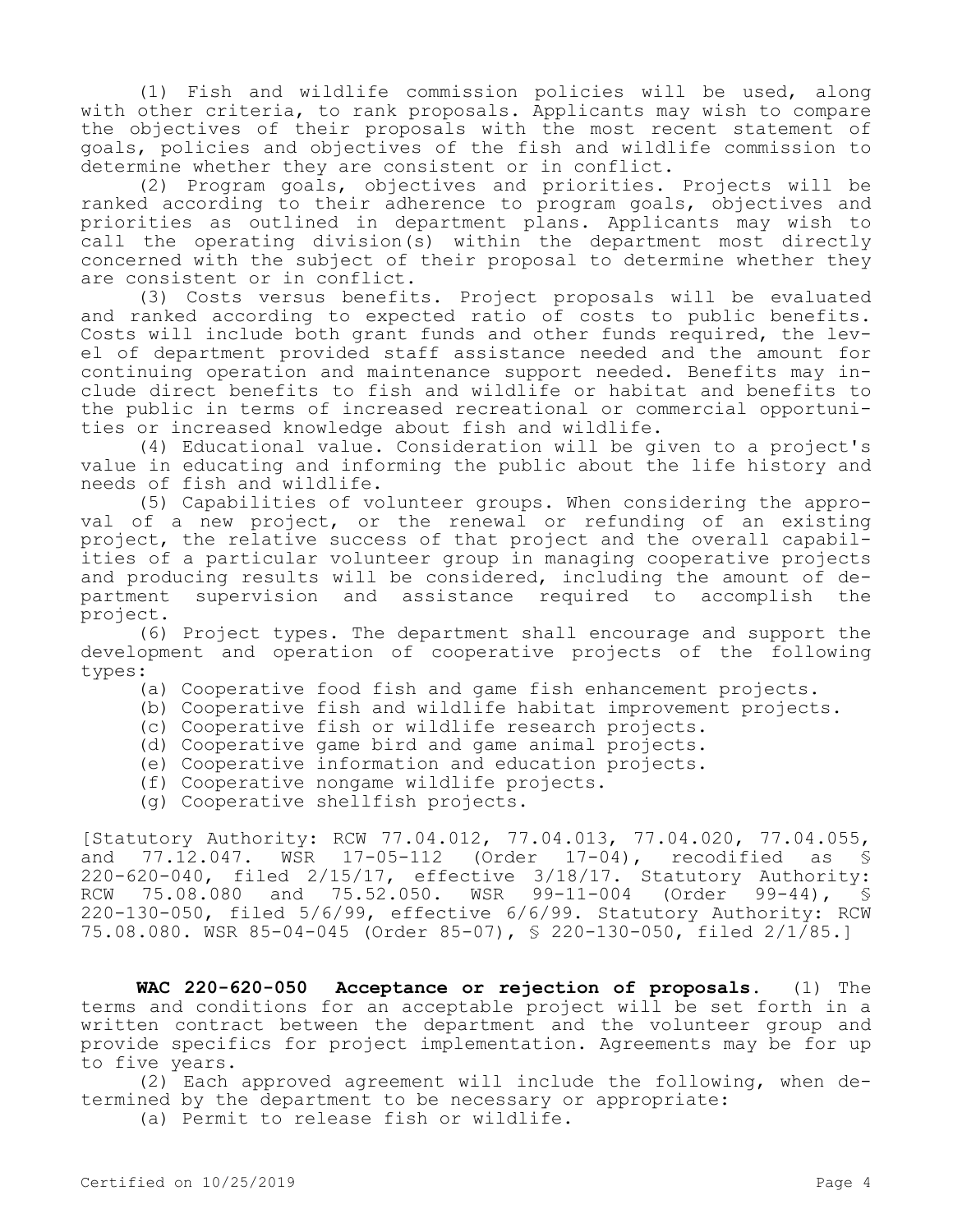(b) Procedures for applying for a hydraulic project approval (HPA).

(c) Description of methods that will be used to provide the volunteer group with fish, eggs, wildlife, fish food or other available supplies which will be obtained from the department.

(3) If a proposal is rejected, the department must provide in writing to the volunteer group the reasons for the rejection. The volunteer group may appeal any decision rejecting a proposal to the director or the director's designee.

(4) Proposals accepted by the department may not commence until the volunteer group has executed a contract to undertake the project and that contract has been signed by the person within the department with the authority to do so. Any funds expended prior to the acceptance of a cooperative project contract, or orders for supplies or other action by the volunteer group after the completion date which would constitute a financial obligation will be considered the responsibility of the volunteer group.

[Statutory Authority: RCW 77.04.012, 77.04.013, 77.04.020, 77.04.055,<br>and 77.12.047. WSR 17-05-112 (Order 17-04), recodified as § and 77.12.047. WSR 17-05-112 (Order 17-04), recodified as § 220-620-050, filed 2/15/17, effective 3/18/17. Statutory Authority: RCW 75.08.080 and 75.52.050. WSR 99-11-004 (Order 99-44), § 220-130-060, filed 5/6/99, effective 6/6/99. Statutory Authority: RCW 75.08.080. WSR 85-04-045 (Order 85-07), § 220-130-060, filed 2/1/85.]

**WAC 220-620-060 Termination or revocation of agreements.** (1) The department may revoke approval and terminate agreements for cause. Grounds for termination include:

(a) Violation of the agreement provisions.

(b) The development of unacceptable biological or resource management conflicts.

(c) The unavailability of adequate financial or biological resources to continue participation by the department.

(d) If any fish or wildlife laws or regulations have been violated.

(2) Notice of revocation shall be mailed to the contact person for the volunteer group stating the reason for the revocation and, should the reason be violation of the agreement provisions, specifying what agreement provisions were violated and how corrective action may be taken to continue the project.

(3) The volunteer group may appeal any decision for agreement revocation or project termination to the director or the director's designee.

[Statutory Authority: RCW 77.04.012, 77.04.013, 77.04.020, 77.04.055, and 77.12.047. WSR 17-05-112 (Order 17-04), recodified as § 220-620-060, filed 2/15/17, effective 3/18/17. Statutory Authority: RCW 75.08.080 and 75.52.050. WSR 99-11-004 (Order 99-44), § 220-130-070, filed 5/6/99, effective 6/6/99. Statutory Authority: RCW 75.50.100 and 75.52.035. WSR 98-02-017 (Order 97-245), § 220-130-070, filed 12/30/97, effective 1/30/98. Statutory Authority: RCW 75.52.035. WSR 89-03-015 (Order 89-02), § 220-130-070, filed 1/6/89.]

**WAC 220-620-070 Project recovery of reimbursable expenses.** Cooperative projects which rear salmon have the potential for generating